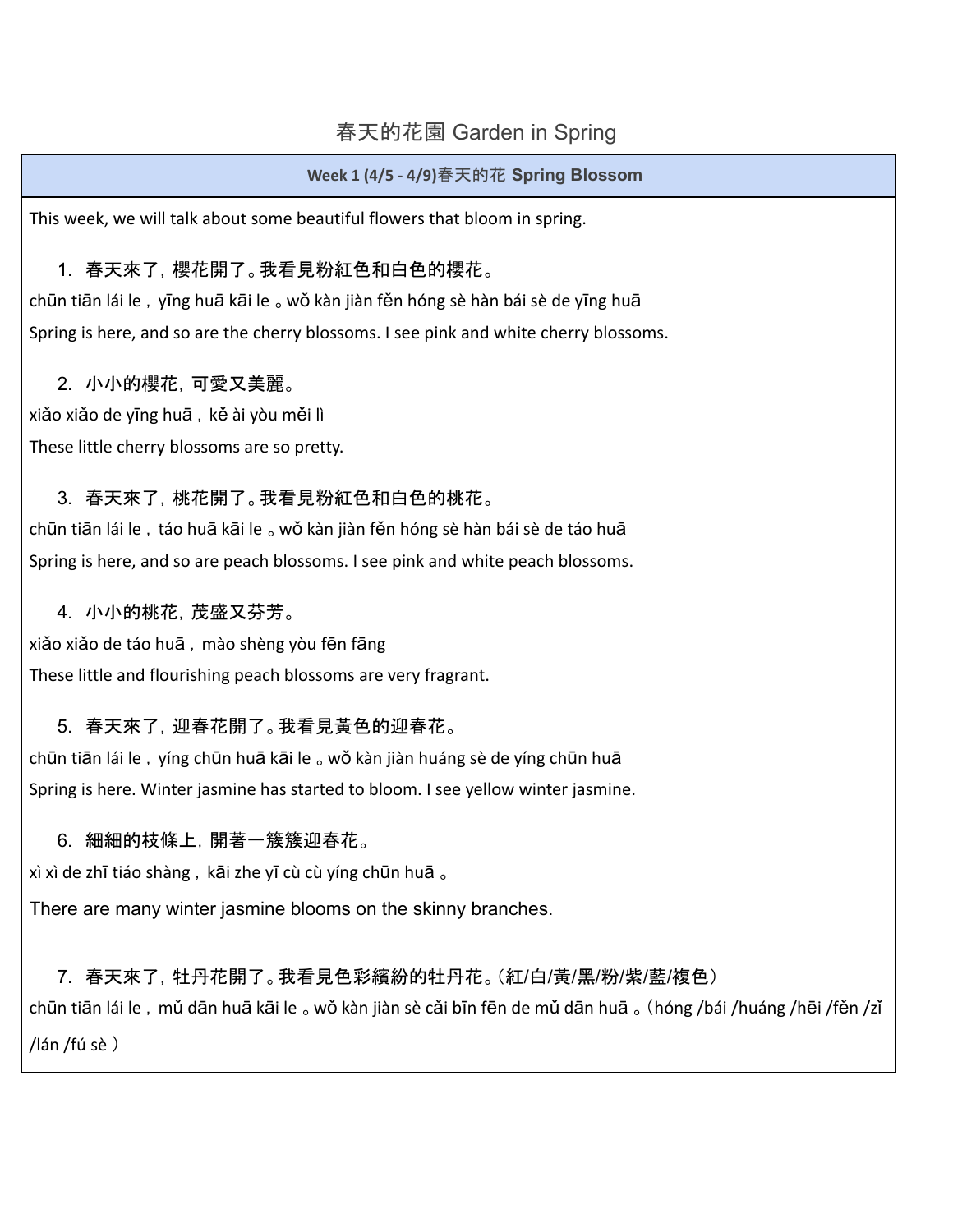Spring is here. Peonies have started to bloom. I see peonies in many different colors.

(red/white/yellow/black/pink/purple/blue/multicolor)

# 8. 灌木叢中,開著一朵朵牡丹花。

guàn mù cóng zhōng, kāi zhe yī duǒ duǒ mǔ dān huā

There are many peonies on the shrub.

**Week 2 (4/12 – 4/16):** 春天的昆蟲 **Insects in Spring**

This week, we will take a look at some insects in spring? What are they? What do they do in spring?

# 1. 春天來了,我看見橢圓形的金龜子。

chūn tiān lái le, wǒ kàn jiàn tuǒ yuán xíng de jīn guī zǐ Spring is here. I see oval-shaped tansy beetles.

# 2. 春天來了,我看見橢圓形的獨角仙。

chūn tiān lái le ,wǒ kàn jiàn tuǒ yuán xíng de dú jiǎo xiān Spring is here. I see oval-shaped rhino beetles.

# 3. 金龜子的甲殼閃閃發光。

jīn guī zǐ de jiǎ ké shǎn shǎn fā guāng The shell of tansy beetles sparkle like gems.

# 4. 獨角仙的頭上長著犄角。

dú jiǎo xiān de tóu shàng zhǎng zhe jī jiǎo Rhino beetle has a horn on its head.

# 5. 金龜子在春天吃花,花蜜和花粉。

jīn guī zǐ zài chūn tiān chī huā, huā mì hàn huā fěn Tansy beetles eat flowers, nectar and pollen in the spring.

# 6. 獨角仙在春天羽化成蟲。

dú jiǎo xiān zài chūn tiān yǔ huà chéng chóng The fully mature rhino beetle emerges from its chamber in the spring.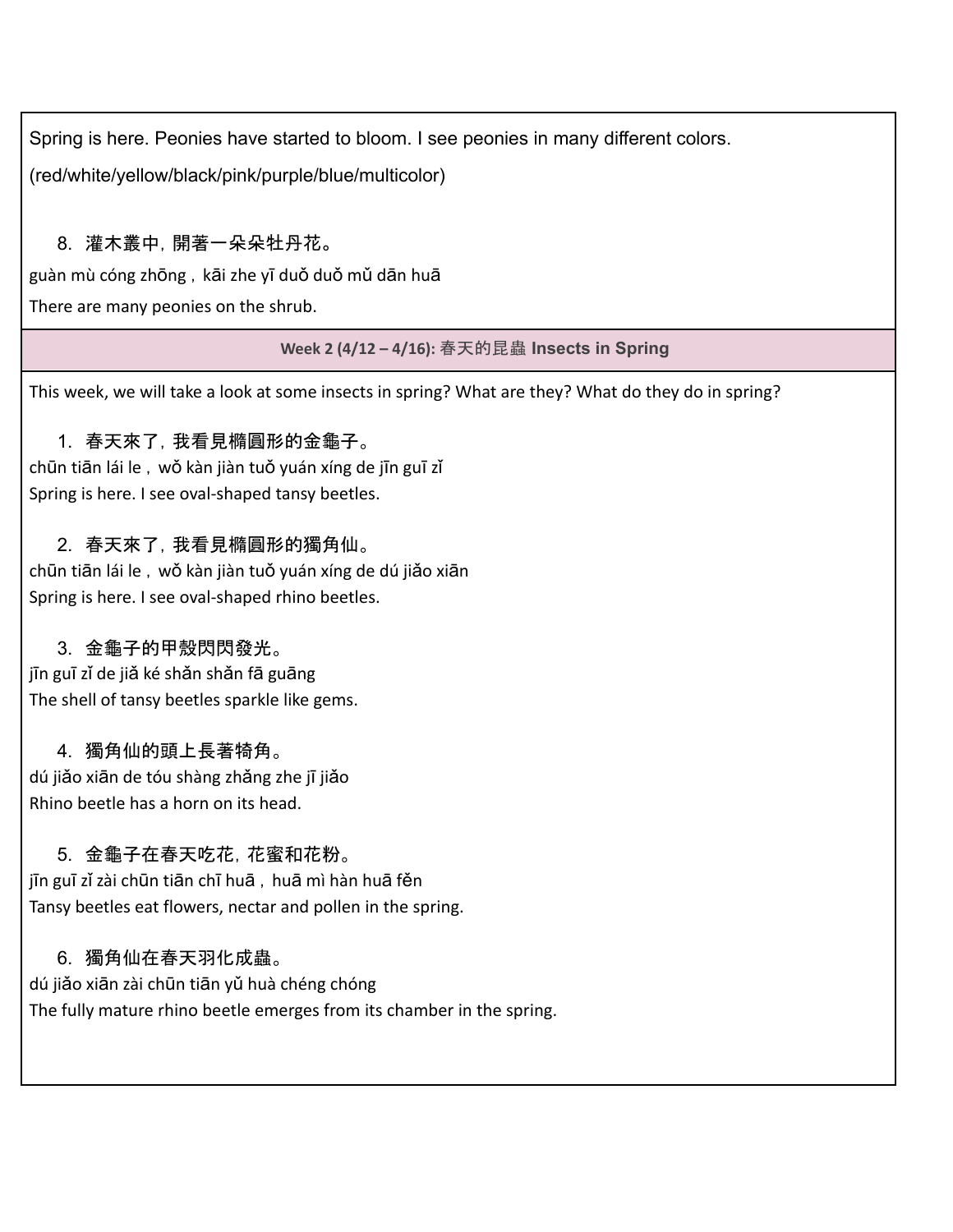#### **Week 3 (4/19 -4/23):**春天的昆蟲 **Insects in Spring**

This week, we will continue talking about insects in spring.

# 1. 春天來了,蟋蟀寶寶從卵孵化成了若蟲。

chūn tiān lái le, xī shuài bǎo bǎo cóng luǎn fū huà chéng le ruò chóng Spring is here. Nymph crickets break the egg capsule where they develop their life.

# 2. 春天的蟋蟀寶寶從土裡鑽出來覓食,掘穴。

chūn tiān de xī shuài bǎo bǎo cóng tǔ lǐ zuàn chū lái mì shí, jué xué Nymph crickets dig out of the substrate to find food sources and build nests in spring.

## 3. 春天來了,螞蟻從洞穴中爬出來覓食。

chūn tiān lái le, mǎ yǐ cóng dòng xué zhōng pá chū lái mì shí Spring is here. Ants come out from their colony to look for food.

## 4. 春天的螞蟻還會忙著搬家。

chūn tiān de mǎ yǐ hái huì máng zhe bān jiā Springtime is when ants begin to look for a new area to grow their colony.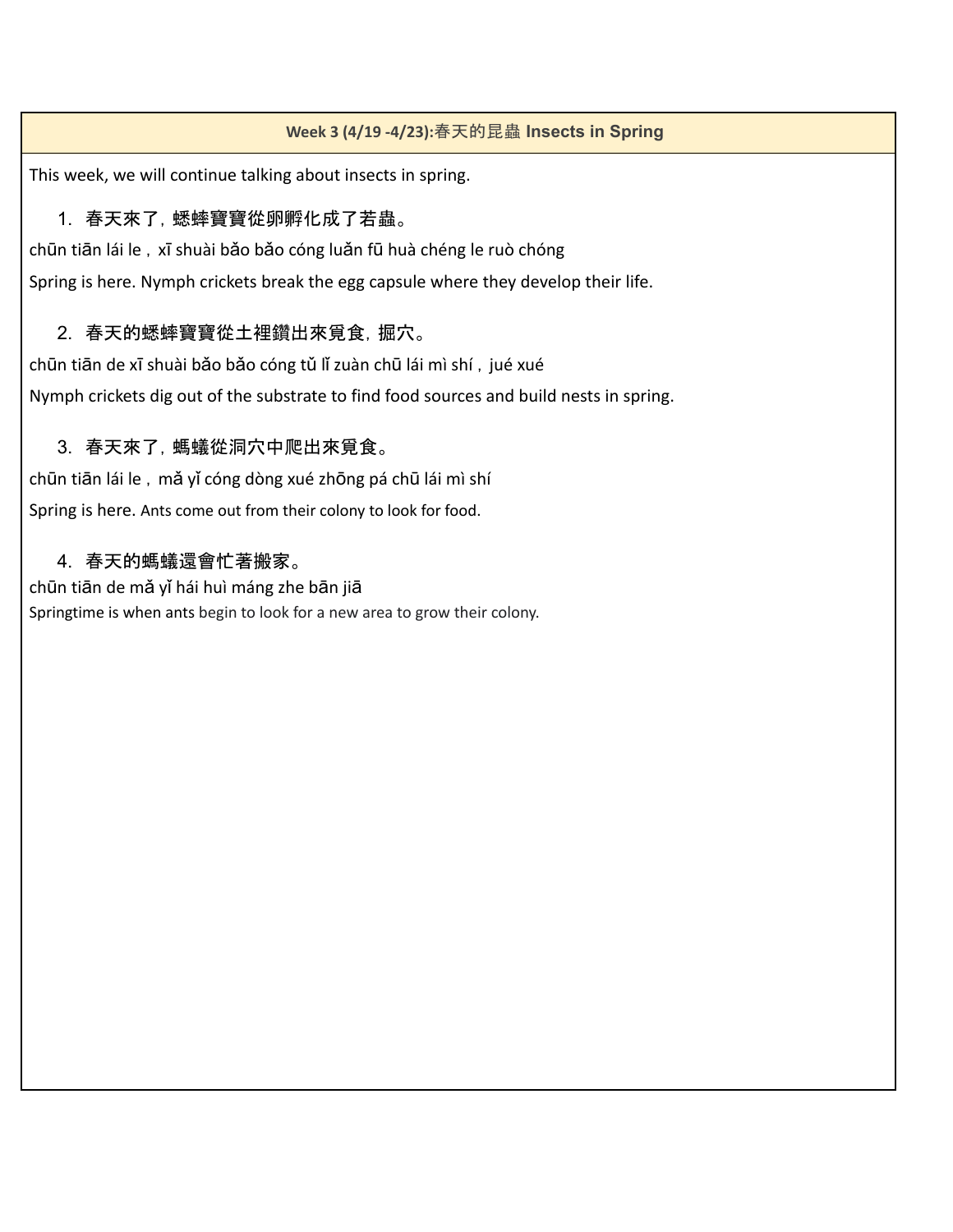#### **Week 4 (4/26 – 4/30): Review Week**

This week, we will review the content we have learnt from the past three weeks.

溫暖的春天來了,花兒們都開了。我看見或粉色或白色的櫻花和桃花。小小的櫻花和桃花,可愛又美麗 ,茂盛又芬芳。在春天,細細的枝條上開著一簇簇黃色的迎春花,灌木叢中還開著色彩繽紛的牡丹花。 wēn nuǎn de chūn tiān lái le, huā ér men dōu kāi le <sub>o</sub> wǒ kàn jiàn huò fěn sè huò bái sè de yīng huā hàn táo huā 。 xiǎo xiǎo de yīng huā hàn táo huā, kě ài yòu měi lì, mào shèng yòu fēn fāng 。 zài chūn tiān, xì xì de zhī tiáo shàng kāi zhe yī cù cù huáng sè de yíng chūn huā, guàn mù cóng zhōng hái kāi zhe sè cǎi bīn fēn de mǔ dān huā 。

Spring is here and it's getting warmer. It's the blossom season. I see cherry and peach blossoms in either pink or white. These little and flourishing blossoms are very beautiful and fragrant. In the springtime, there are many yellow winter jasmine blooms on the skinny branches. There are also many colorful peonies on the shrub.

溫暖的春天來了, 小昆蟲們也醒了過來。我們會看見橢圓形的金龜子和獨角仙, 金龜子的甲殼閃閃發光 ,獨角仙的頭上長著犄角。金龜子在春天吃花,花粉和花蜜。獨角仙在春天羽化成蟲。蟋蟀的卵孵化成 弱蟲,從土裡鑽出來覓食和掘穴。螞蟻也從洞穴裡爬出來覓食和搬家。

wēn nuǎn de chūn tiān lái le, xiǎo kūn chóng men yě xǐng le guò lái 。wǒ men huì kàn jiàn tuǒ yuán xíng de jīn guī zǐ hàn dú jiǎo xiān, jīn guī zǐ de jiǎ ké shǎn shǎn fā guāng, dú jiǎo xiān de tóu shàng zhǎng zhe jī jiǎo 。jīn guī zǐ zài chūn tiān chī huā, huā fěn hàn huā mì 。dú jiǎo xiān zài chūn tiān yǔ huà chéng chóng 。 xī shuài de luǎn fū huà chéng ruò chóng, cóng tǔ lǐ zuàn chū lái mì shí hàn jué xué 。mǎ yǐ yě cóng dòng xué lǐ pá chū lái mì shí hàn bān jiā 。

Spring is here and it's getting warmer. It is the time when the insects wake up. We see oval-shaped tansy beetles and rhino beetles. The shell of tansy beetles sparkle like gems. Rhino beetles have a horn on their heads. Tansy beetles eat flowers, nectar and pollen in the spring. The fully mature rhino beetle emerges from its chamber in the spring. Nymph crickets break the egg capsule where they develop their life. They dig out of the substrate to find food sources and build nests in spring. Ants also come out from their colony to look for food and new areas to grow their colony.